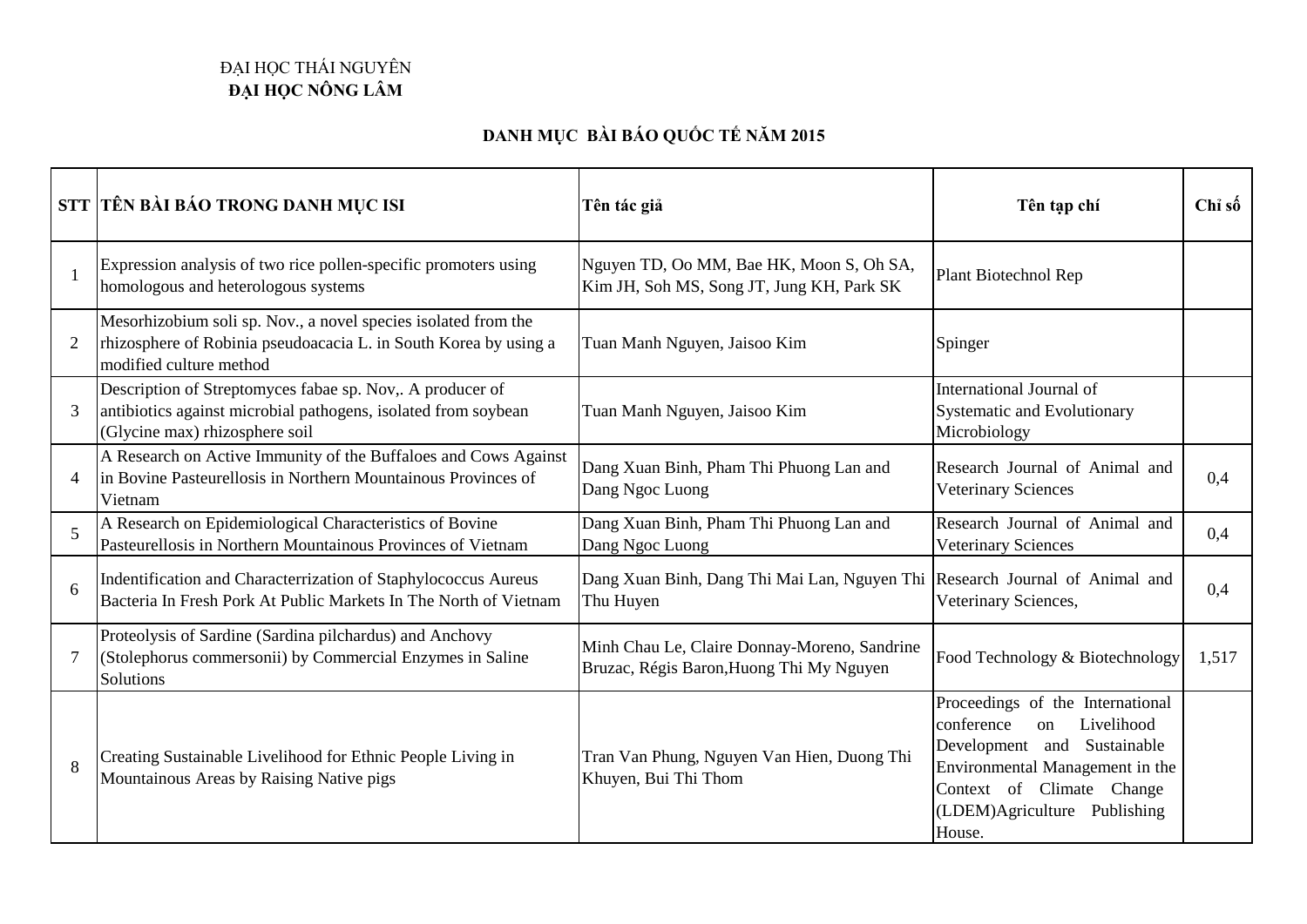| 9  | Growth and feed utilisation of juvenile greenlip abalone (Haliotis<br>laevigata) in response to water temperatures and increasing dietary<br>protein levels.               | Bansemer, M.S., Harris, J.O., Qin, J.G., Adams,<br>L.R., Duong, D.N., Stone, D.A.                                                                                                                                                                                     | Aquaculture                                                                                                                                               |       |
|----|----------------------------------------------------------------------------------------------------------------------------------------------------------------------------|-----------------------------------------------------------------------------------------------------------------------------------------------------------------------------------------------------------------------------------------------------------------------|-----------------------------------------------------------------------------------------------------------------------------------------------------------|-------|
| 10 | Study on Toxocaracanis in Experimentaly Infected Dogs<br>by Toxocaracanis.                                                                                                 | Lan N.T.K., Quyen N.T., Van C., Nang N.T                                                                                                                                                                                                                              | International<br>Journal<br>of<br>Agricultural Technology 2015 -<br>of Agricultural<br>Association<br>Technology in Southest Asia<br>(AATSEA)             | 0,046 |
| 11 | A Study on Prevalence of Intestinal Nematodes in Dogs in Phutho<br>Province                                                                                                | N.T.Quyen, N.T.K. Lan, C.Van, N.T. Nang                                                                                                                                                                                                                               | International<br>of<br>Journal<br>Agricultural Technology 2015 -<br>Agricultural<br>Association<br>$\sigma$<br>Technology<br>in Southest Asia<br>(AATSEA) | 0,046 |
| 12 | Growth and feed utilisation of greenlip abalone (Haliotis laevigata)<br>in response to water temperatures and increasing dietary protein<br>levels                         | Bansemer S., James O Harris, Jian G Qin., Louise<br>R.Adam., Duong.N. Duong., Hoang, David<br>AJ.Stone                                                                                                                                                                | Aquaculture                                                                                                                                               | 3,022 |
| 13 | A novel actor in skin biology: the mineralocorticoid receptor                                                                                                              | Farman N, Nguyen VT                                                                                                                                                                                                                                                   | <b>Experimental Dermatology</b>                                                                                                                           | 2,608 |
| 14 | Topical mineralocorticoid receptor blockade limits glucocorticoid-<br>induced epidermal atrophy in human skin                                                              | Maubec E, Laouénan C*, Deschamps<br>L*, Nguyen VT*, Scheer-Senyarich I*,<br>Wackenheim-Jacobs AC, Steff M, Duhamel S,<br>Tubiana S, Brahimi N, Leclerc-Mercier S, Crickx<br>B, Perret C, Aractingi S, Escoubet B, Duval X,<br>Arnaud P, Jaisser F, Mentre F, Farman N | J Invest Dermatol. (*co-second<br>authors)                                                                                                                | 6,448 |
| 15 | All-Solid-State Reduced Graphene Oxide Supercapacitor with Large<br>Volumetric Capacitance and Ultralong Stability Prepared by<br><b>Electrophoretic Deposition Method</b> | Mei Wang, Le Dai Duong, Nguyen Thi<br>Mai, Sanghoon Kim, Youngjun Kim, Heewon<br>Seo, Ye Chan Kim†, Woojin Jang, Youngkwan<br>Lee, Jonghwan Suhr, and Jae-Do Nam                                                                                                      | ACS Appl. Mater. Interfaces                                                                                                                               | 8,456 |
| 16 | Use of Spent Mushroom Substrate and Manure Compost for<br>Honeydew Melon Seedlings                                                                                         | Nguyen Van Tam, Chong-Ho Wang                                                                                                                                                                                                                                         | Journal<br>of<br>Plant<br>Growth<br>Regulation                                                                                                            | 2,179 |
| 18 | Effects of sowing time on the growth, development and productivity<br>of sweet sorghum                                                                                     | Tran Van Dien                                                                                                                                                                                                                                                         | Journal of Sustainable Bioenery<br><b>Systems</b>                                                                                                         | 1,87  |
| 19 | Polybrominated Diphenyl Ethers (PBDEs) in PM <sub>2.5</sub> , PM <sub>10</sub> , TSP and<br>gas phase in office environment in Shanghai: occurrence and Human<br>exposure  | Duong Minh Ngoc                                                                                                                                                                                                                                                       | <b>PLOS ONE</b>                                                                                                                                           | 3,057 |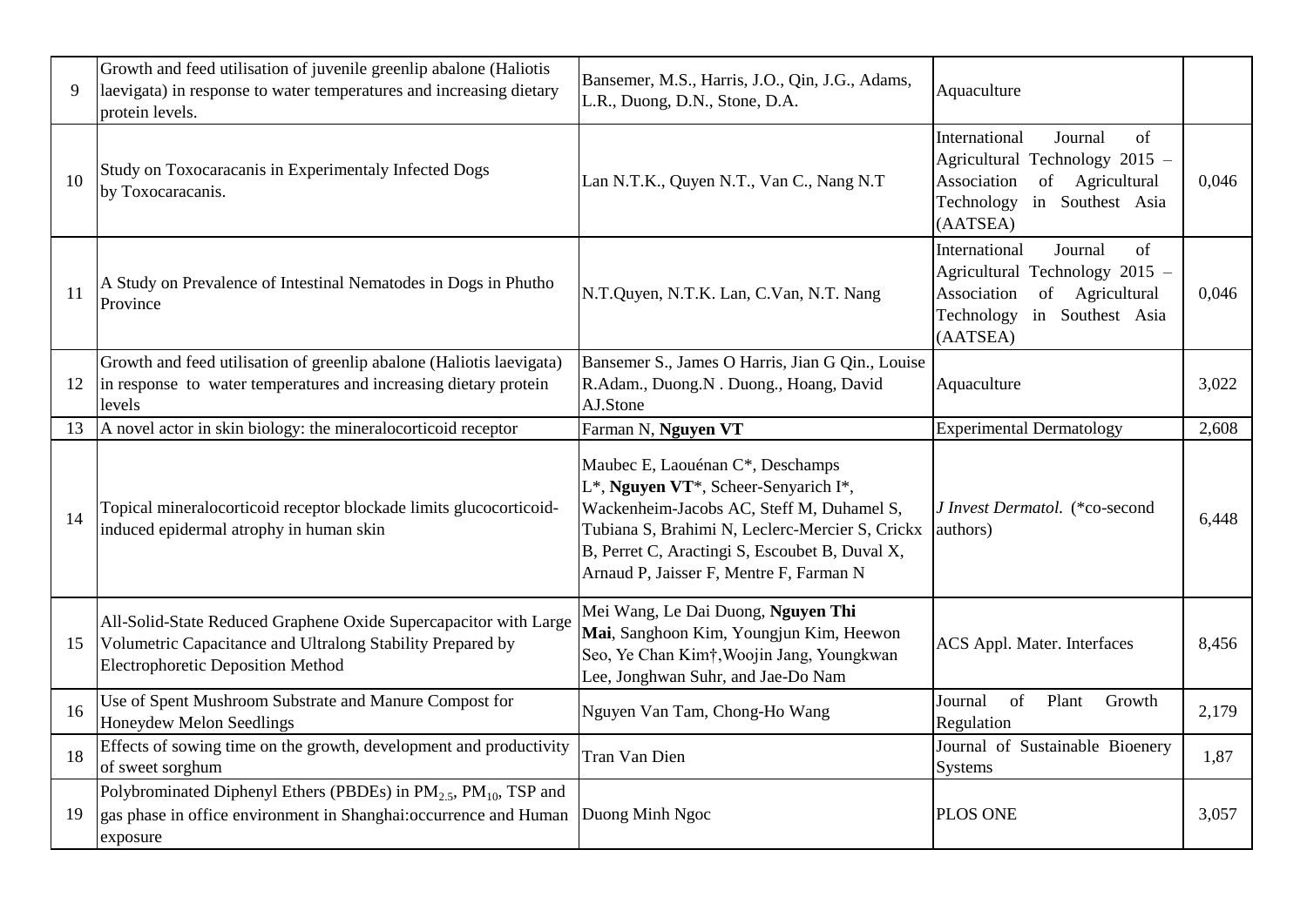| 20 | Studies on the Effects of Vermicompost on Physicochemical<br>Properties and Growth of Two Tomato Varieties under Greenhouse<br>Conditions                                              | Ha Duy Truong                                             | Communications in Soil Science<br>and Plant Analysis                                                                                 | 1,06          |
|----|----------------------------------------------------------------------------------------------------------------------------------------------------------------------------------------|-----------------------------------------------------------|--------------------------------------------------------------------------------------------------------------------------------------|---------------|
| 21 | Effect of pollination method and pollen source on fruit set and<br>growth of red-peel pitaya (Hylocereus spp.) in Taiwan.                                                              | Tran, H. D., C. R. Yen and Y. K. H. Chen                  | Journal of Horticultural Science<br>& Biotechnology                                                                                  | 0.458         |
| 22 | Effects of bagging on fruit characteristics and physical fruit<br>protection in red pitaya (Hylocereus spp.)                                                                           | Dinh-Ha Tran, Chung-Ruey Yen and Yu-Kuang<br>H. Chen      | <b>Biological Agriculture &amp;</b><br>Horticulture                                                                                  | 0.765         |
| 23 | The Evaluation of Land Use Changes on Stream Discharge by<br>SWAT Model and Remote Sensing in Agro-Forestry Watershed: A<br>Case Study in Nghinh Tuong Subwatershed, Northern Vietnam. | Phan, D. B.                                               | Journal of Agricultural Science<br>and Technology B - USA                                                                            | 0,812         |
|    | Poverty targeting and income impact of subsidised credit on<br>accessed households in the Northern Mountainous Region of<br>Vietnam                                                    | Do Xuan Luan, Siegfried Bauer, Nguyen Thi Lan<br>Anh      | Journal of Agriculture and Rural<br>Development in the Tropics and<br>Subtropics                                                     | <b>SCOPUS</b> |
| 25 | Regularization methods for nonexpansive semigroups in Hilbert<br>spaces                                                                                                                | Pham Thanh Hieu, Nguyen Thi Thu Thuy                      | Vietnam Journal of Mathematics,<br>Vol. 44, pp. 637-648, DOI:<br>10.1007/s10013-015-0178-3                                           | <b>SCOPUS</b> |
| 26 | Indentification and Characterrization of Staphylococcus<br>AureusBacteria In Fresh Pork At Public Markets In The North of<br>Vietnam                                                   | Dang Xuan Binh, Dang Thi Mai Lan, Nguyen Thi<br>Thu Huyen | Research Journal of Animal and<br>Veterinary Sciences, 8(2) Special<br>2015, Pages: 24-32                                            |               |
| 27 | "Effectiveness of meat metabolizable energy level (ME) and crude<br>protein levels (CP) the same ME/CP ration on performance of<br>france muscovyduck broiler at 84 days of age"       | Nguyen Thi Thuy My, Tran Thanh Van                        | Journal of Science and<br>Technology, Thai Nguyen<br>University, ISSN: 1859-2171.                                                    |               |
| 28 | A Study on Prevalence of Intestinal Nematodes in Dogs in Phutho<br>Province.                                                                                                           | N.T.Quyen, N.T.K. Lan, C. Van, N.T. Nang                  | International Journal of<br>Agricultural Technology 2015 -<br>Association of Agricultural<br>Technology in Southest Asia<br>(AATSEA) |               |
| 29 | Study on Toxocaracanis in Experimentaly Infected Dogs<br>by Toxocaracanis.                                                                                                             | Lan N.T.K., Quyen N.T., Van C. and Nang N.T.-             | International Journal of<br>Agricultural Technology 2015 -<br>Association of Agricultural<br>Technology in Southest Asia<br>(AATSEA) |               |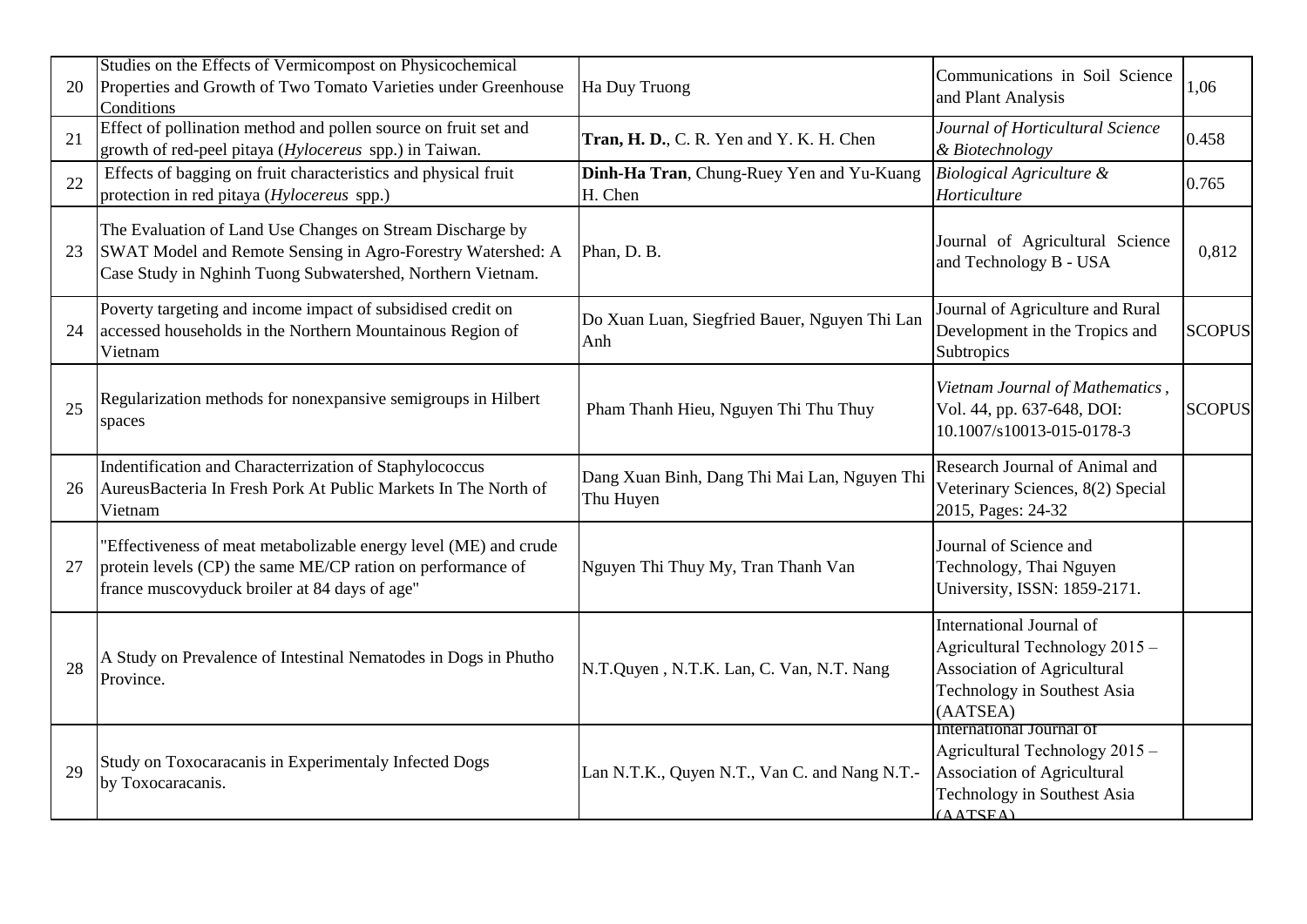|    | Effectiveness of meat metabolizable energy level (ME) and crude                                                                                    |                                                                                      | Journal of Science and                                          |  |
|----|----------------------------------------------------------------------------------------------------------------------------------------------------|--------------------------------------------------------------------------------------|-----------------------------------------------------------------|--|
| 30 | protein levels (CP) the same ME/CP ration on performance of                                                                                        | Nguyen Thi Thuy My, Tran Thanh Van                                                   | Technology, Thai Nguyen                                         |  |
|    | france muscovyduck broiler at 84 days of age"                                                                                                      |                                                                                      | University, ISSN: 1859-2171<br>International Journal of         |  |
|    | Effects of Spent Mushroom Substrate and Vermicomposton The                                                                                         |                                                                                      |                                                                 |  |
| 31 | Growth and Nutrient Uptake of Honeydew Melon Seedlings                                                                                             | NguyenVan Tam, Chong-Ho Wang                                                         | Horticultural & Crop Science                                    |  |
|    |                                                                                                                                                    |                                                                                      | Research<br>Научный Вестник                                     |  |
| 33 | Сравнительная характеристика методов контроля свободных<br>фенолов в строительных полимерах                                                        | Хорохордина Е.А., Чан Хай Данг, Рудаков О.Б. Воронежского ГАСУ.                      |                                                                 |  |
|    |                                                                                                                                                    |                                                                                      | Строительство и архитектура                                     |  |
|    |                                                                                                                                                    |                                                                                      | Научный Вестник ВГАСУ                                           |  |
| 34 |                                                                                                                                                    | Чан Хай Данг, Хорохордина Е.А., Рудаков О.Б. проблемы и высокие                      | Серия: Физико-химические                                        |  |
|    | Хромато-масс- спектрометрическое определение бисфенола А в                                                                                         |                                                                                      |                                                                 |  |
|    | пластиковой таре                                                                                                                                   |                                                                                      | технологии строительного                                        |  |
|    |                                                                                                                                                    |                                                                                      | материаловедения                                                |  |
|    |                                                                                                                                                    |                                                                                      |                                                                 |  |
|    |                                                                                                                                                    |                                                                                      | International Journal of Plant &                                |  |
| 35 | Effect of Plant Density on Growth and Yield of Tomato (Solanum                                                                                     | Nguyen Minh Tuan and Nguyen Thi Mao                                                  | Soil Science ; 7(6): 357-361,                                   |  |
|    | lycopersicum L.) at Thai Nguyen, Vietnam                                                                                                           |                                                                                      | 2015; Article no.IJPSS.2015.162;                                |  |
|    |                                                                                                                                                    |                                                                                      | ISSN: 2320-7035                                                 |  |
|    |                                                                                                                                                    | Nguyễn Minh Tuấn, Bui Lan Anh, Nguyen The<br>Huan, Nguyen Thi Mao, Nguyen Thi Phuong |                                                                 |  |
|    |                                                                                                                                                    |                                                                                      | Journal of Global Agriculture and                               |  |
| 36 | Performance of maize hybrid varieties under vietnam condition                                                                                      | Oanh, Bui Dinh Trang, Hua Thi Toan And Trinh                                         | Ecology, ISSN No.: 2454-<br>4205, Vol.: 2, Issue.: 4, pp117-120 |  |
|    |                                                                                                                                                    | Thi Thu                                                                              |                                                                 |  |
|    |                                                                                                                                                    |                                                                                      | Proceedings of the International                                |  |
|    |                                                                                                                                                    | Tuan M. Ha; Chung T. Trinh, Ockie J.H. Bosch,<br>Nam C. Nguyen                       | Confference on Livelihood                                       |  |
|    | Livelihood development strategies for women smallholder farmers<br>in the lowland and upland regions of northern Vietnam: A systems<br>perspective |                                                                                      | development and Sustainable                                     |  |
| 37 |                                                                                                                                                    |                                                                                      | Environmental Management in the                                 |  |
|    |                                                                                                                                                    |                                                                                      | context of climate change,                                      |  |
|    |                                                                                                                                                    |                                                                                      | Agriculture Publishing House,                                   |  |
|    |                                                                                                                                                    |                                                                                      | ISBN: 978-604-60-2164-3.                                        |  |
| 38 | Study on the effect of vermicompost on seedling quality and growth<br>of tomato (Lycopersiconesculentun Mill.) under greenhouse<br>condition       | Ha Duy Truong, Wang Chong-Ho, Nguyen Thuy<br>Ha, Dinh Thi Giang                      | Proceedings of the International                                |  |
|    |                                                                                                                                                    |                                                                                      | Confference on Livelihood                                       |  |
|    |                                                                                                                                                    |                                                                                      | development and Sustainable                                     |  |
|    |                                                                                                                                                    |                                                                                      | Environmental Management in the                                 |  |
|    |                                                                                                                                                    |                                                                                      | context of climate change,                                      |  |
|    |                                                                                                                                                    |                                                                                      | <b>Agriculture Publishing House</b>                             |  |